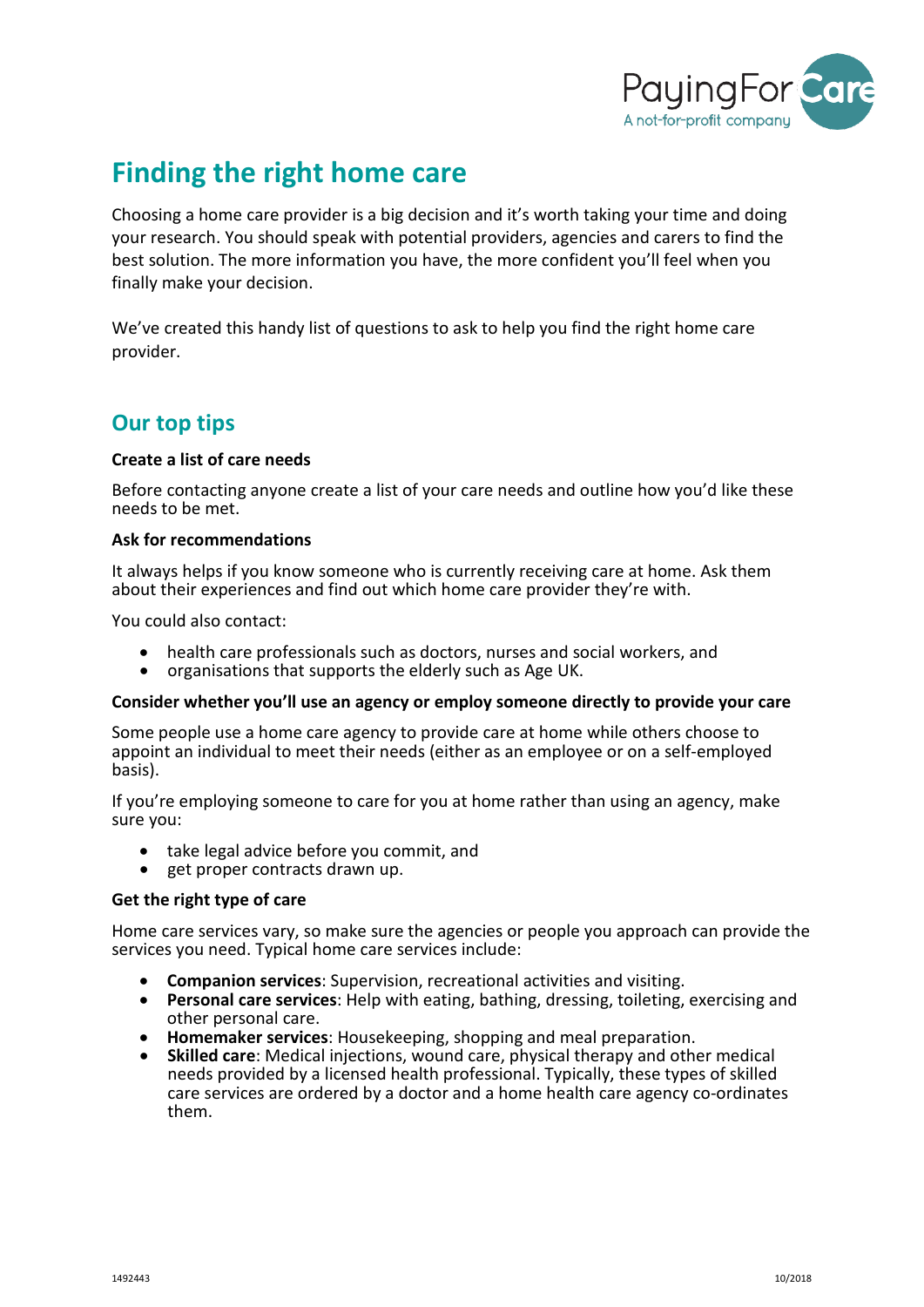

#### **Arrange a home visit**

Once you've found a provider or carer, and you're satisfied with the type of care they can offer, arrange a home visit with them. This will give them the chance to familiarise themselves with any challenges that could arise in the home, and enable them to be more proactive when providing care. For example, help may be required for getting in and out of a stair lift or when going to the bathroom.

It's a good idea to have a third person present at the meeting so you can discuss your thoughts with them afterwards.

#### **Share your information**

The more you tell someone about your needs the better they can meet them. Make sure they know what's important to you, describe a typical day and tell them about your life. This can help them form a better picture of your needs and requirements, and help create bonds with your carer(s). You should feel confident that your care needs will always be met.

# **Questions to ask an agency**

When you meet with a home care agency it's important to be prepared. Getting answers to the following questions will help you decide if the agency is right for you.

### **1. About the agency**

- How long have they been in business?
- Are they licensed or accredited?
- Are their carers insured?
- Do they offer a visit from a registered nurse prior to the start of the service?
- What kind of quality control checks are made by supervisory personnel?
- How frequently are quality control checks made?
- Who is available if problems arise?
- Is a 24-hour call to a registered nurse available?
- What happens if a carer doesn't show up?
- Are there a minimum number of hours or days per week required?
- Is 24-hour care available in case of an emergency?

### **2. Agency staff**

- What kind of criminal background checks are performed on their prospective carers?
- Do they check references? If so, how many?
- Can they provide job descriptions for their carers?
- Are personnel files updated annually?
- What kind of experience/certification do their carers have to have?
- What type of training do they provide to their carers?
- Does the training cover Alzheimer's and dementia care (if needed)?
- Who pays the worker's social security or other insurance?